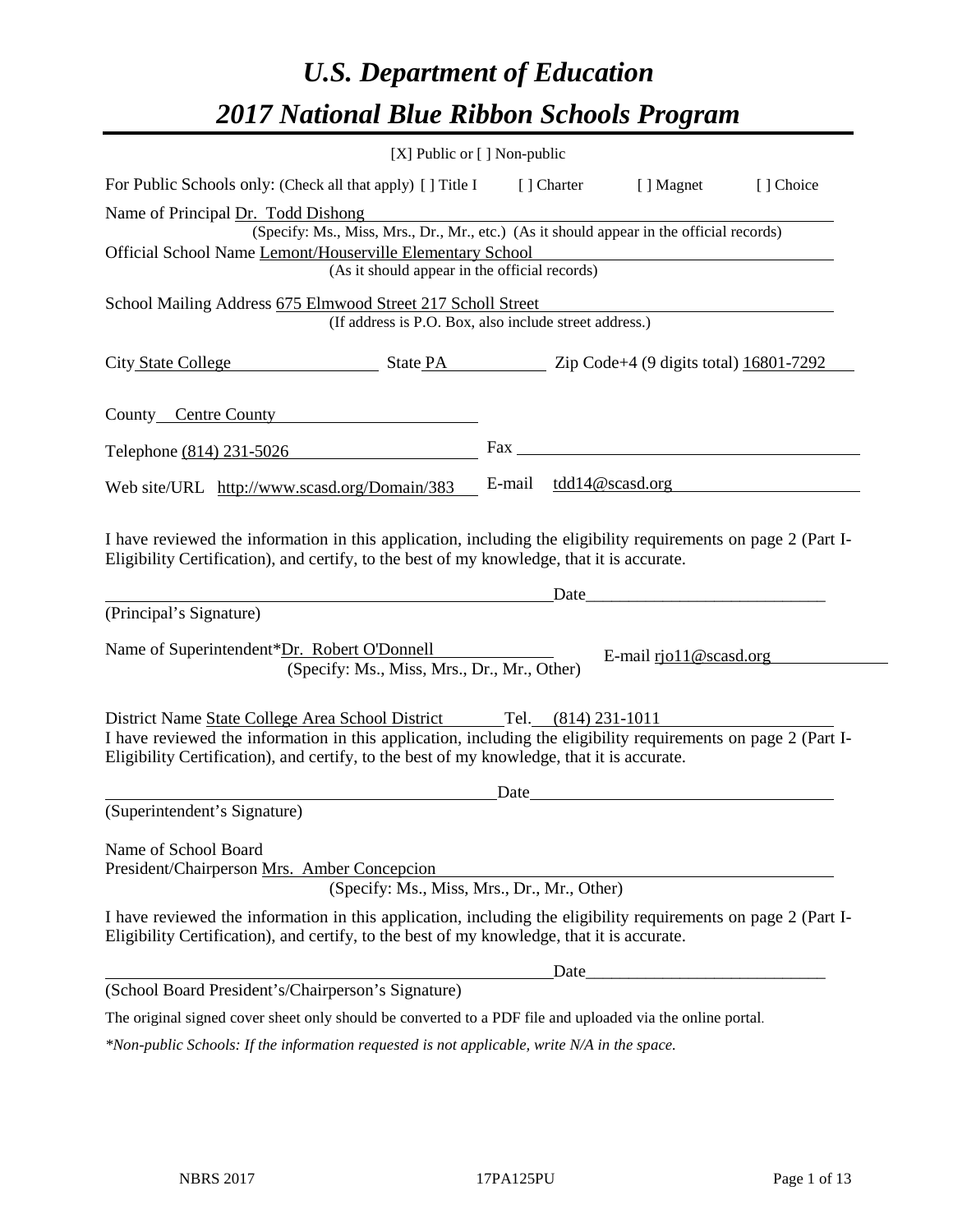## **Part I – Eligibility Certification**

The signatures on the first page of this application (cover page) certify that each of the statements below, concerning the school's eligibility and compliance with U.S. Department of Education and National Blue Ribbon Schools requirements, are true and correct.

- 1. The school configuration includes one or more of grades K-12. (Schools on the same campus with one principal, even a K-12 school, must apply as an entire school.)
- 2. All nominated public schools must meet the state's performance targets in reading (or English language arts) and mathematics and other academic indicators (i.e., attendance rate and graduation rate), for the all students group and all subgroups, including having participation rates of at least 95 percent using the most recent accountability results available for nomination.
- 3. To meet final eligibility, all nominated public schools must be certified by states prior to September 2017 in order to meet all eligibility requirements. Any status appeals must be resolved at least two weeks before the awards ceremony for the school to receive the award.
- 4. If the school includes grades 7 or higher, the school must have foreign language as a part of its curriculum.
- 5. The school has been in existence for five full years, that is, from at least September 2011 and each tested grade must have been part of the school for the past three years.
- 6. The nominated school has not received the National Blue Ribbon Schools award in the past five years: 2012, 2013, 2014, 2015, or 2016.
- 7. The nominated school has no history of testing irregularities, nor have charges of irregularities been brought against the school at the time of nomination. The U.S. Department of Education reserves the right to disqualify a school's application and/or rescind a school's award if irregularities are later discovered and proven by the state.
- 8. The nominated school has not been identified by the state as "persistently dangerous" within the last two years.
- 9. The nominated school or district is not refusing Office of Civil Rights (OCR) access to information necessary to investigate a civil rights complaint or to conduct a district-wide compliance review.
- 10. The OCR has not issued a violation letter of findings to the school district concluding that the nominated school or the district as a whole has violated one or more of the civil rights statutes. A violation letter of findings will not be considered outstanding if OCR has accepted a corrective action plan from the district to remedy the violation.
- 11. The U.S. Department of Justice does not have a pending suit alleging that the nominated school or the school district as a whole has violated one or more of the civil rights statutes or the Constitution's equal protection clause.
- 12. There are no findings of violations of the Individuals with Disabilities Education Act in a U.S. Department of Education monitoring report that apply to the school or school district in question; or if there are such findings, the state or district has corrected, or agreed to correct, the findings.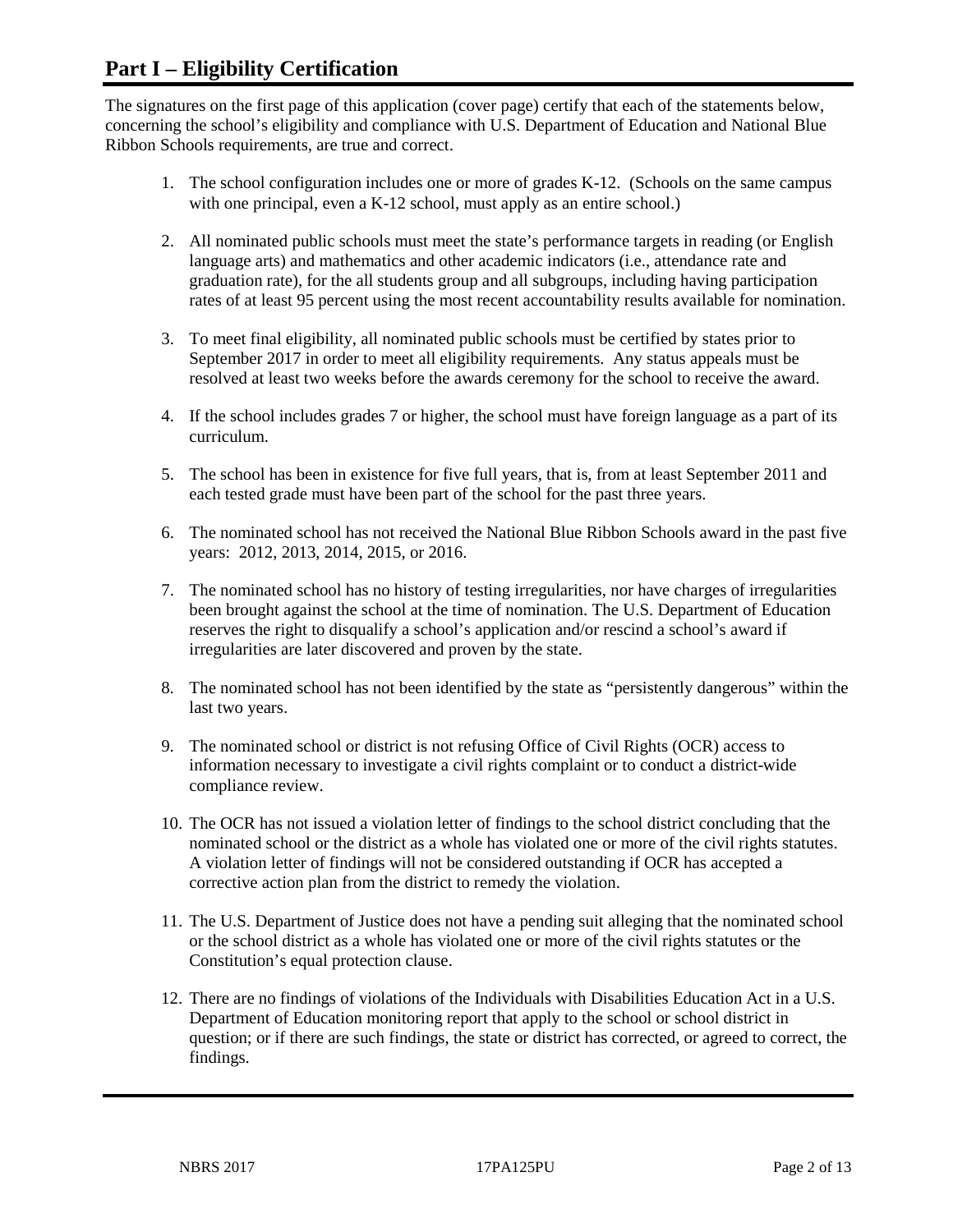# **PART II - DEMOGRAPHIC DATA**

**Data should be provided for the most recent school year (2016-2017) unless otherwise stated.** 

#### **DISTRICT**

1. Number of schools in the district  $8$  Elementary schools (includes K-8) (per district designation): 2 Middle/Junior high schools 1 High schools 0 K-12 schools

11 TOTAL

**SCHOOL** (To be completed by all schools)

2. Category that best describes the area where the school is located:

[] Urban or large central city

[ ] Suburban with characteristics typical of an urban area

[X] Suburban

[ ] Small city or town in a rural area

[ ] Rural

3. Number of students as of October 1, 2016 enrolled at each grade level or its equivalent in applying school:

| Grade                           | # of         | # of Females | <b>Grade Total</b> |
|---------------------------------|--------------|--------------|--------------------|
|                                 | <b>Males</b> |              |                    |
| <b>PreK</b>                     | 0            | $\Omega$     | 0                  |
| K                               | 34           | 29           | 63                 |
| 1                               | 30           | 32           | 62                 |
| $\overline{2}$                  | 24           | 28           | 52                 |
| 3                               | 31           | 33           | 64                 |
| 4                               | 25           | 31           | 56                 |
| 5                               | 26           | 25           | 51                 |
| 6                               | 0            | 0            | 0                  |
| 7                               | 0            | 0            | 0                  |
| 8                               | 0            | 0            | 0                  |
| 9                               | 0            | 0            | 0                  |
| 10                              | 0            | 0            | 0                  |
| 11                              | 0            | 0            | 0                  |
| 12 or higher                    | 0            | 0            | 0                  |
| <b>Total</b><br><b>Students</b> | 170          | 178          | 348                |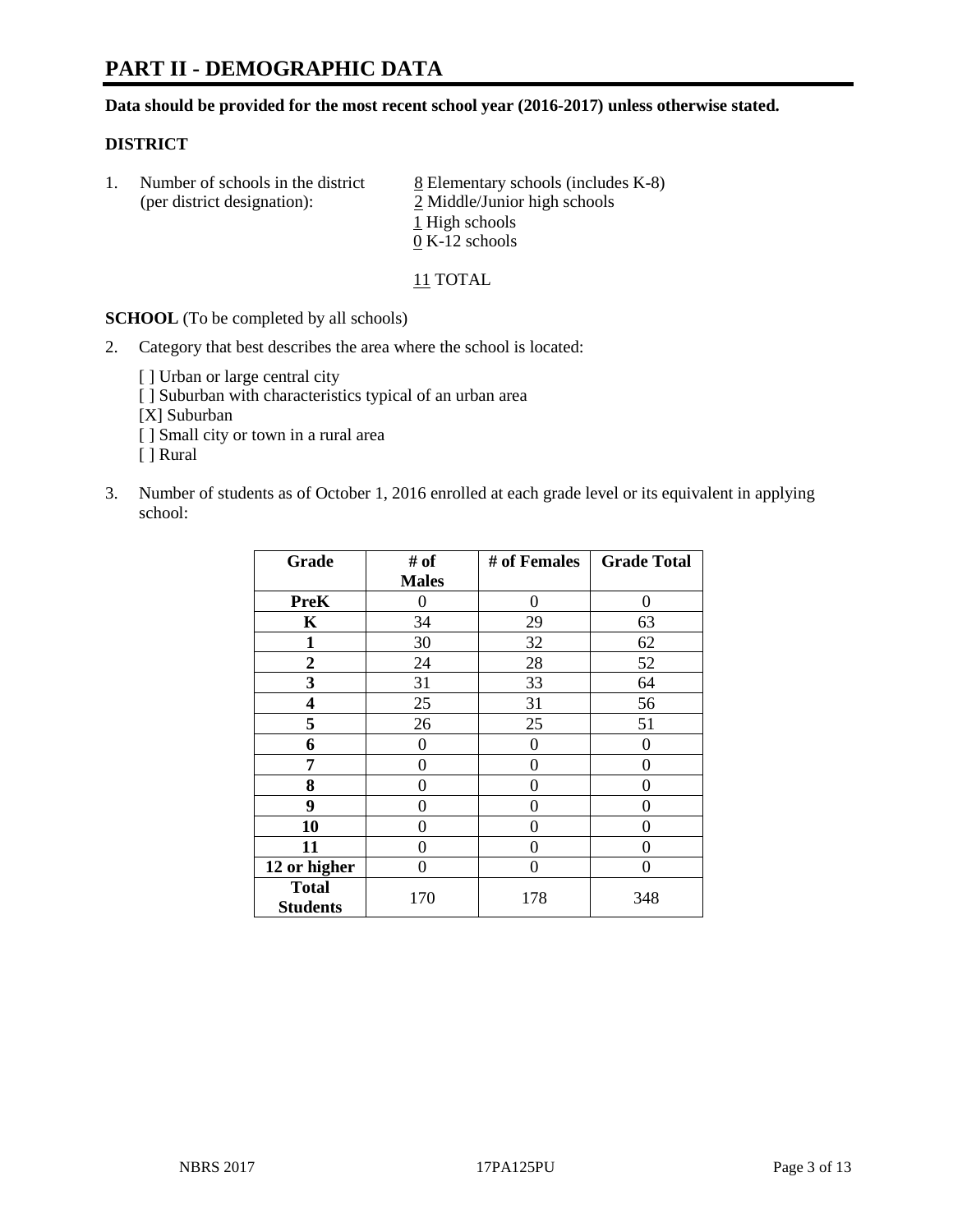4. Racial/ethnic composition of  $1\%$  American Indian or Alaska Native the school: 2 % Asian

 % Black or African American % Hispanic or Latino % Native Hawaiian or Other Pacific Islander 89 % White % Two or more races **100 % Total**

(Only these seven standard categories should be used to report the racial/ethnic composition of your school. The Final Guidance on Maintaining, Collecting, and Reporting Racial and Ethnic Data to the U.S. Department of Education published in the October 19, 2007 *Federal Register* provides definitions for each of the seven categories.)

5. Student turnover, or mobility rate, during the 2015 – 2016 school year: 10%

This rate should be calculated using the grid below. The answer to (6) is the mobility rate.

| <b>Steps For Determining Mobility Rate</b>         | Answer |
|----------------------------------------------------|--------|
| (1) Number of students who transferred to          |        |
| the school after October 1, 2015 until the         | 11     |
| end of the 2015-2016 school year                   |        |
| (2) Number of students who transferred             |        |
| <i>from</i> the school after October 1, 2015 until | 24     |
| the end of the 2015-2016 school year               |        |
| (3) Total of all transferred students [sum of      | 35     |
| rows $(1)$ and $(2)$ ]                             |        |
| (4) Total number of students in the school as      | 356    |
| of October 1, 2015                                 |        |
| (5) Total transferred students in row (3)          |        |
| divided by total students in row (4)               | 0.098  |
| $(6)$ Amount in row $(5)$ multiplied by 100        |        |

6. English Language Learners (ELL) in the school:  $0\%$ 

0 Total number ELL

Specify each non-English language represented in the school (separate languages by commas):

- 7. Students eligible for free/reduced-priced meals: 16 % Total number students who qualify: 53
- 8. Students receiving special education services: 17 %

21 Total number of students served

Indicate below the number of students with disabilities according to conditions designated in the Individuals with Disabilities Education Act. Do not add additional conditions. It is possible that students may be classified in more than one condition.

| 4 Autism                | 0 Orthopedic Impairment                       |
|-------------------------|-----------------------------------------------|
| 0 Deafness              | 5 Other Health Impaired                       |
| 0 Deaf-Blindness        | 9 Specific Learning Disability                |
| 1 Emotional Disturbance | $\underline{0}$ Speech or Language Impairment |
| 0 Hearing Impairment    | 0 Traumatic Brain Injury                      |
| 1 Mental Retardation    | 0 Visual Impairment Including Blindness       |
| 1 Multiple Disabilities | <b>0</b> Developmentally Delayed              |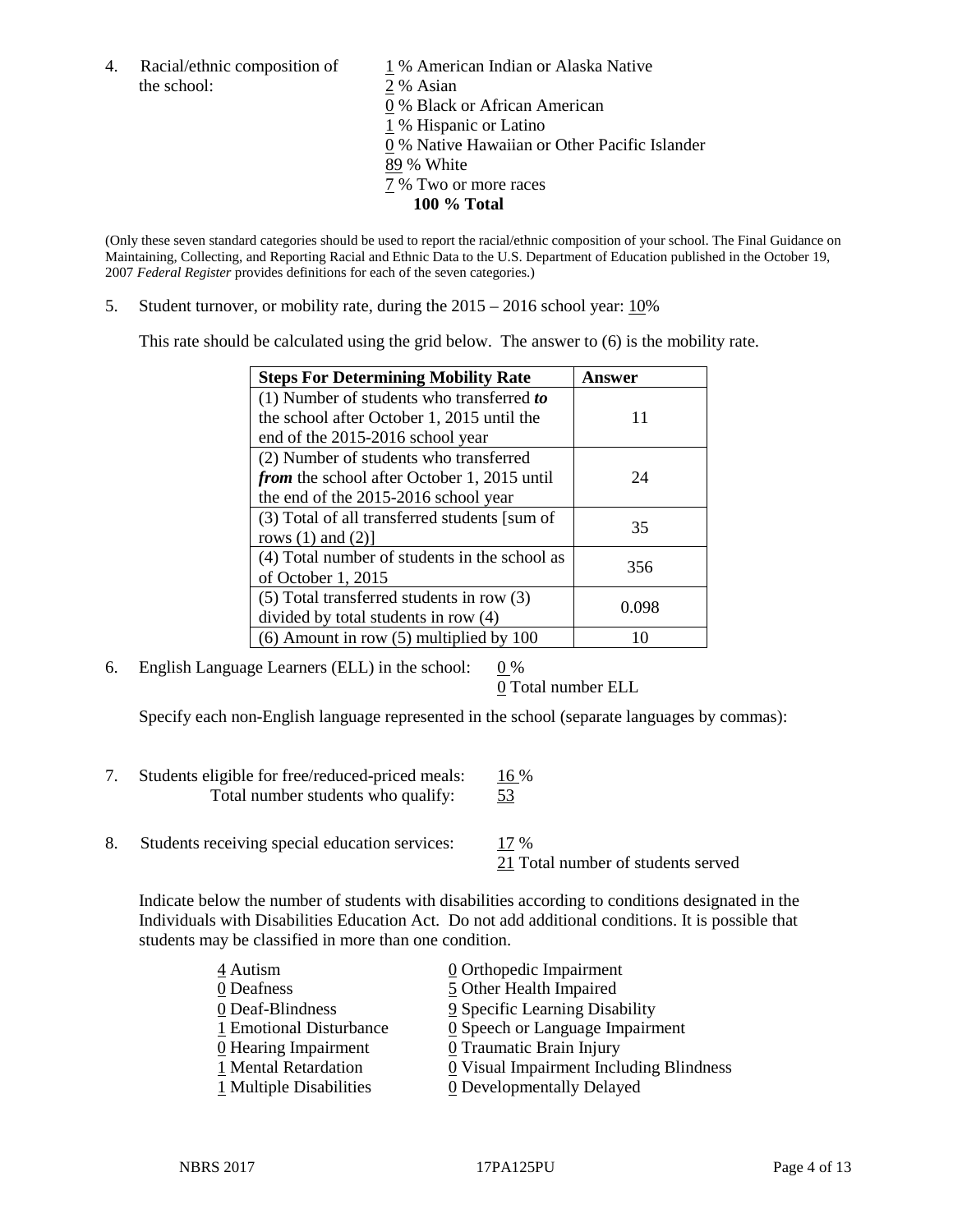- 9. Number of years the principal has been in her/his position at this school: 5
- 10. Use Full-Time Equivalents (FTEs), rounded to nearest whole numeral, to indicate the number of school staff in each of the categories below:

|                                        | <b>Number of Staff</b> |
|----------------------------------------|------------------------|
| Administrators                         |                        |
| Classroom teachers including those     |                        |
| teaching high school specialty         | 17                     |
| subjects                               |                        |
| Resource teachers/specialists/coaches  |                        |
| e.g., reading, math, science, special  | 11                     |
| education, enrichment, technology,     |                        |
| art, music, physical education, etc.   |                        |
| Paraprofessionals under the            |                        |
| supervision of a licensed professional | 17                     |
| supporting single, group, or classroom |                        |
| students.                              |                        |
| Student support personnel              |                        |
| e.g., guidance counselors, behavior    |                        |
| interventionists, mental/physical      |                        |
| health service providers,              | 5                      |
| psychologists, family engagement       |                        |
| liaisons, career/college attainment    |                        |
| coaches, etc.                          |                        |

- 11. Average student-classroom teacher ratio, that is, the number of students in the school divided by the FTE of classroom teachers, e.g., 22:1 20:1
- 12. Show daily student attendance rates. Only high schools need to supply yearly graduation rates.

| <b>Required Information</b> | 2015-2016 | 2014-2015 | 2013-2014 | 2012-2013 |     |
|-----------------------------|-----------|-----------|-----------|-----------|-----|
| Daily student attendance    | 96%       | 96%       | 96%       | 95%       | 95% |
| High school graduation rate | 0%        | 0%        | 0%        | 9%        | 0%  |

#### 13. **For high schools only, that is, schools ending in grade 12 or higher.**

Show percentages to indicate the post-secondary status of students who graduated in Spring 2016.

| <b>Post-Secondary Status</b>                  |    |
|-----------------------------------------------|----|
| Graduating class size                         |    |
| Enrolled in a 4-year college or university    | 0% |
| Enrolled in a community college               | 0% |
| Enrolled in career/technical training program | 0% |
| Found employment                              | 0% |
| Joined the military or other public service   | 0% |
| )ther                                         |    |

14. Indicate whether your school has previously received a National Blue Ribbon Schools award.  $Yes$  No  $X$ 

If yes, select the year in which your school received the award.

15. In a couple of sentences, provide the school's mission or vision statement.

To prepare students for lifelong success through excellence in education.

16. **For public schools only**, if the school is a magnet, charter, or choice school, explain how students are chosen to attend.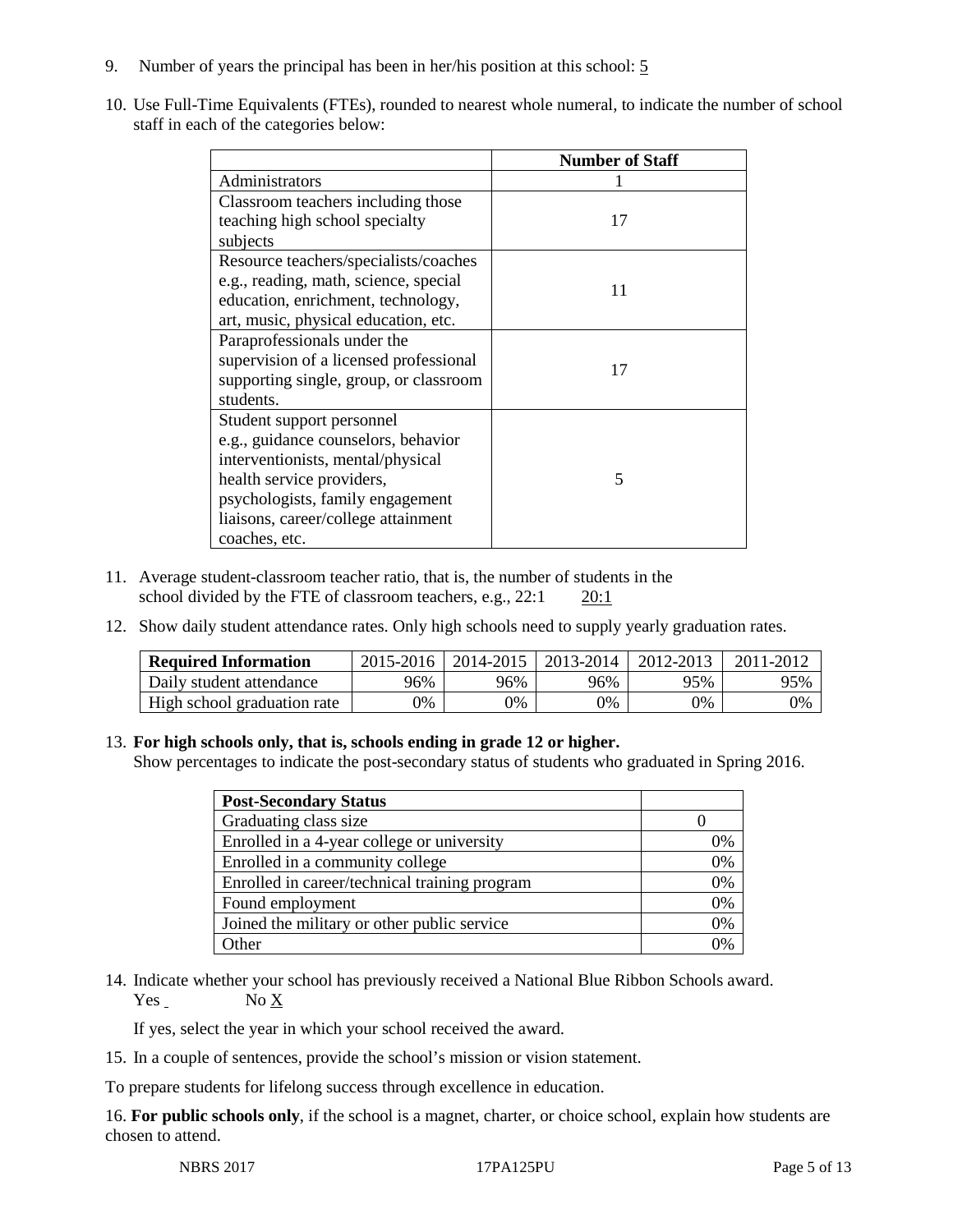# **PART III – SUMMARY**

GET GRIT – DON'T QUIT is the Lemont-Houserville slogan where we promote perseverance and a "stickto-it-tiveness" attitude through a growth mindset. Students know growth occurs through grappling and wrestling with challenging learning and situations in school and life.

Lemont and Houserville are "sister schools" within the State College Area School District that serve a combined total of 348 students in a K-2 and 3-5 building. We share the same families, students, and communities. Our school sit at the base of Mt. Nittany in State College, located in central Pennsylvania. We pride ourselves on living out our district pillars of having a culture of trust, relationships, and collaboration, being responsive in our teaching and to our learners, having high expectations for all, and welcoming everyone in a safe climate for learning and work. This occurs through the common values and expectations that all students, faculty, staff, and families share through our School Wide Positive Behavior Standards of being a S.T.A.R. Everyone within our community strives to Show Kindness, Take Responsibility, Act Safely, and Respect Everyone. Students are actively involved in "living out" these standards through being S.T.A.R. Ambassadors and being involved on the school leadership team. Our school has achieved "banner-status" the past three years (since we have begun), maintaining fidelity to the standards of Positive Behavioral Interventions and Support. We have also been a model PBIS site for other schools and districts to visit.

While our two schools are academically strong and deliver English language arts (ELA) and Math through a differentiated workshop model and provide a rich thematic-unit based social studies and science curriculum, they are also an extension of the community where families and our Parent Teacher Organization (PTO) are partners in learning and developing the whole child through numerous social, emotional, cultural, and academic experiences such as our School Fun Run, Fall Fest, International Family Fun Night, Family Movie Nights, Book Fairs, Pizza and Basketball, Field Days, Jump Rope for Heart, and other special events such as the Daddy-Daughter Dance and Mother-Son Baseball Game. We also host numerous after school programs and intramurals such as track, skiing, and volleyball.

Our One Book One School One Community is a "marquee" event for our school and community as our Literacy Team and PTO work together in purchasing a common book for each child and faculty/staff member. Our selected book is shared by everyone and celebrated at a culminating activity with guest poets, musicians, and presenters where everyone is invited to attend. These events are well attended by our students and families. \Our students, family, faculty and staff are active in service learning and serve others through numerous projects that include food collection for the local food bank, penny, book, and shoe drives, supply collection for our local animal shelter, letters to our troops and local senior care facilities, pollinator plant work as well as our Arts and Crafts Caring Fair. Students create crafts and sell them to peers. The money made from the fair is donated to various local and worldwide charities that are valued by our students.

A true team approach is taken at Lemont/Houserville amongst faculty, staff, and administration regarding student growth and professional learning. Monthly we use Measures of Academic Progress (M.A.P.) and Aimsweb data to analyze student information individually and collectively to strengthen our own teaching as we continually differentiate instruction to meet student needs. Weekly meetings occur with teachers, the principal, and instructional coach where we learn together as a community of professional learners and highlight our "glows and grows" in curriculum, teaching practices, and data analysis. Together, we participate in monthly book talks at Community Meetings where teachers and grade levels volunteer to present chapters of our shared book. Professional Learning Plans (PLP's) also occur, where grade levels and teachers meet to plan, observe other teachers, discuss practices, curriculum, and address student growth. Our specialist teachers also take an active role in cross-curricular activities incorporating reading, writing, math, and STEAM (Science, Technology, Engineering, Art, and Math) activities and strategies into the specialty areas.

A balanced, immersive, differentiated, approach to education and a culture and climate of "community" have been the key strategies that have encouraged and challenged all students to develop their full potential academically, physically, socially, and culturally at Lemont/Houserville Elementary School.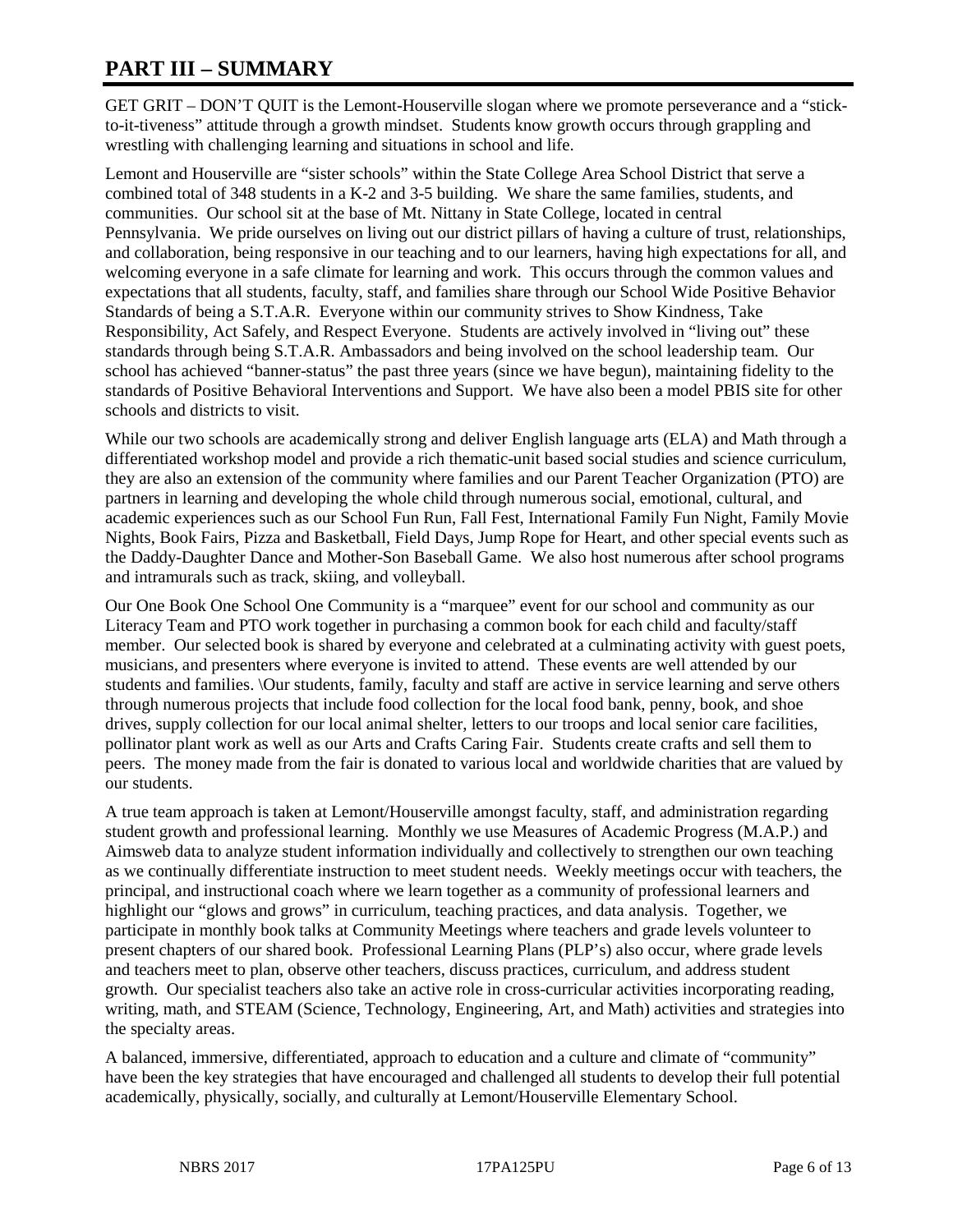## **1. Core Curriculum:**

Our faculty and staff value our "Four Pillars." We specifically focus on pillar two: Responsive Teaching and Learning and pillar three: High Expectations for All. Our curriculum cycle includes researching current practices; developing curriculum encompassing the PA Core Standards; providing professional development; considering, adopting, and purchasing resources; and evaluating the curriculum. The standards within our curriculum are vertically articulated from kindergarten through fifth grade. This curriculum is a living, breathing document that we adjust and adapt regularly based upon student need, data analysis, best practices and research. As we develop curriculum we utilize the Understanding by Design Framework (UbD) to create curriculum that supports students in developing understandings as they engage in meaningful and robust learning experiences across all content areas. Curriculum is written using a "backwards-design" approach – considering student outcomes as we design curriculum, assessment, and learning experiences.

## ELA

Our reading curriculum is written through UbD based upon what students need to know, do and understand. Essential questions are the vehicle in which students arrive at these understandings. Teachers engage in multiple professional development opportunities to gain understanding of the curriculum and plan with the end goal in mind. Our extensive and diverse classroom libraries support our fiction and nonfiction units of study. Shared reading experiences, conferring and student choice in book selection help to round out our reading experience in ELA. This academic scaffolding ensures all learners, within our school community, reach their full potential.

Our writing curriculum is an ongoing creative process that gives our students a voice. It focuses on three forms of writing: narrative, informational and persuasive/opinion. Through the writing process students are encouraged to generate ideas, refine their thinking and edit work as developmentally appropriate. Students are given the opportunity to publish their work through a variety of venues. Writing is also embedded in our school community's deep value of inquiry, reflection and collaboration.

#### Math

At Lemont/Houserville the success of the student is a joint collaborative effort between the grit and determination each student puts forth, the responsiveness of the teachers and the careful scaffolding of the curriculum built upon itself from one year to the next. In math, the curriculum is centered around five concepts: numbers and operations, measurement and data, geometry, algebraic thinking and mathematical practice. As the students progress through each grade, they revisit each concept and build upon previous knowledge learned through manipulatives and hands-on experiences.

#### Science

Within our thematic units, students engage in an inquiry stance to explore each of the four domains of science. During their time at Lemont/Houserville, students will study aspects of physical science, life science, earth and space science, and engineering design. They will engage in many hands-on activities while testing a hypothesis or creating solutions to real-life problems. At Lemont/Houserville, we strive to build a culture of curiosity where students feel empowered to learn.

STEAM is also a focus of our library. At Houserville, students have an opportunity to explore interests and wonderings through science, technology, engineering, art, and math. Students are encouraged to collaborate and problem solve in a dynamic and engaging atmosphere.

#### Social Studies

At Lemont/Houserville, we encourage students to develop self-awareness, as well as an ability to appreciate and understand perspectives and cultures different from their own. Our social studies units are rooted in essential questions that act as a guide to navigate students' learning and deepen understanding of themselves and the world around them. We focus learning in the each of the five disciplines: civics and government, geography, economics, history, and behavioral sciences.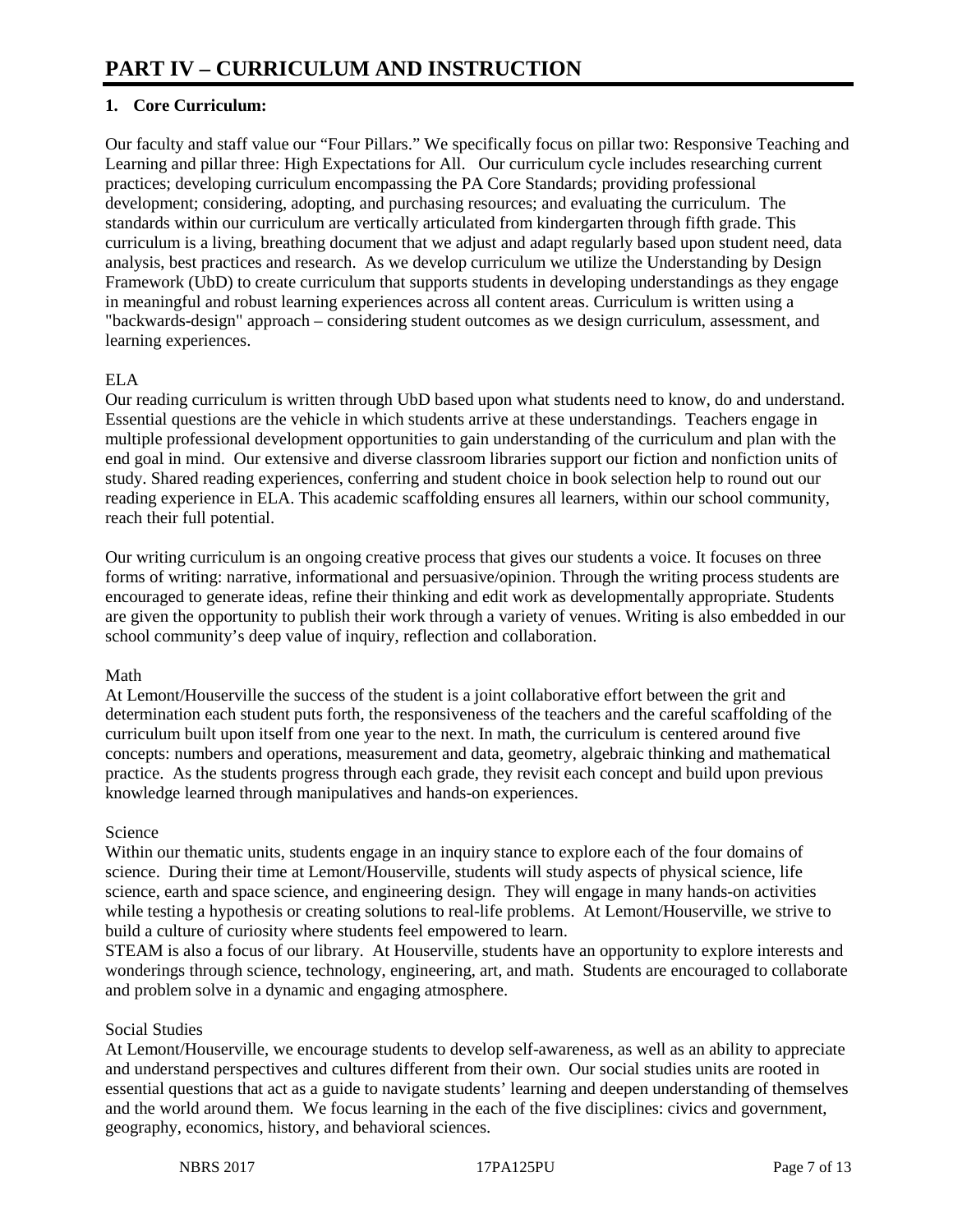While our curriculum encompasses the PA Core Standards, it truly is driven by being responsive to the needs of our students and best practices of teaching. Our curriculum is delivered by highly qualified teachers who embrace a growth mindset. On average, Lemont-Houserville teachers have sixteen years of teaching experience, yet continue to strive to learn and deliver quality instruction by putting students first.

## **2. Other Curriculum Areas:**

Through music and art collaboration, students engage in responsive classroom activities that promote social and intellectual growth. Through observation and participation, students are encouraged to compare and contrast using elements and principles of art and music. Starting with the Renaissance and Baroque periods and continuing through Classical and Modern periods, students investigate the way music and art correspond with one another throughout history. By reinforcing these ideas multiple times throughout the week, students gain the knowledge to incorporate art and music vocabulary into their daily lives. This process enables students to look deeper at a work of art or music, question why the composer or artist created their masterpiece, and support their suppositions with evidence.

In the music classroom, projects are worked on collaboratively with the general classroom teachers. In 3rd and 4th grade, students compose a song based on a unit they are learning in the general classroom. In 5th grade, students practice their persuasive writing skills in a project that requires them to pick a favorite piece of music and describe, using the elements of music as evidence, why the class should choose their piece over another.

Our Physical Education is an essential component in shaping our students' desire to move and valuing a healthy and active lifestyle. Students are continuously introduced to numerous skills vital for current and future involvement in various forms of physical activity and given the knowledge needed to sustain lifelong, health-enhancing physical activity.

Students are encouraged to keep active during the day by participating in our individual (Houserville) or classroom (Lemont) walking/running program. Students and classrooms keep a daily log of their mileage accumulated during recess or activity time. At Houserville, we have several students that are in the 50-Mile Club and two students in the 100-Mile Club. At Lemont, we have one classroom that has recorded over 30 miles and one classroom that has almost twenty miles.

We are proud to have a Physical Education Library at Lemont. A few times during the month, the Physical Education Teacher reads short books about the importance of exercising daily, eating nutritious foods and living a healthy lifestyle.

Every year, our students participate in a district-wide Jump Rope For Heart event where the students raise money for the American Heart Association. Our students raised an amazing total of \$10,874.00 in donations this year.

Our school year concludes with a Field Day event with over 60 parent/teacher/support staff volunteers working together to create a fun atmosphere of physical activities for all of the students in our school to enjoy.

Students in our schools are immersed in learning experiences using technology that provide them opportunities to practice and hone 21st Century Skills. Students use a variety of technology tools to create meaningful content, communicate ideas, employ critical thinking skills and collaborate on group activities. As a Google Apps for Education school, our students have access to a variety of Google tools to suit specific needs, such as using Google Docs to coauthor and/or comment on others' work, or creating a presentation or research project with Google Slides. Student work may also be curated and reflected on through the use of Seesaw, an online portfolio. Using other apps and web tools, students are also able to use audio, video, and drawing tools to express, share and explain their ideas and thinking processes. Devices such as iPads, tablets, laptops, or Chromebooks are available in classrooms with a ratio of either 1:2 or 1:1, depending on the grade level. Due to this ratio, students have ready access to the programs, apps, and web tools they need, whenever the use of a device is warranted.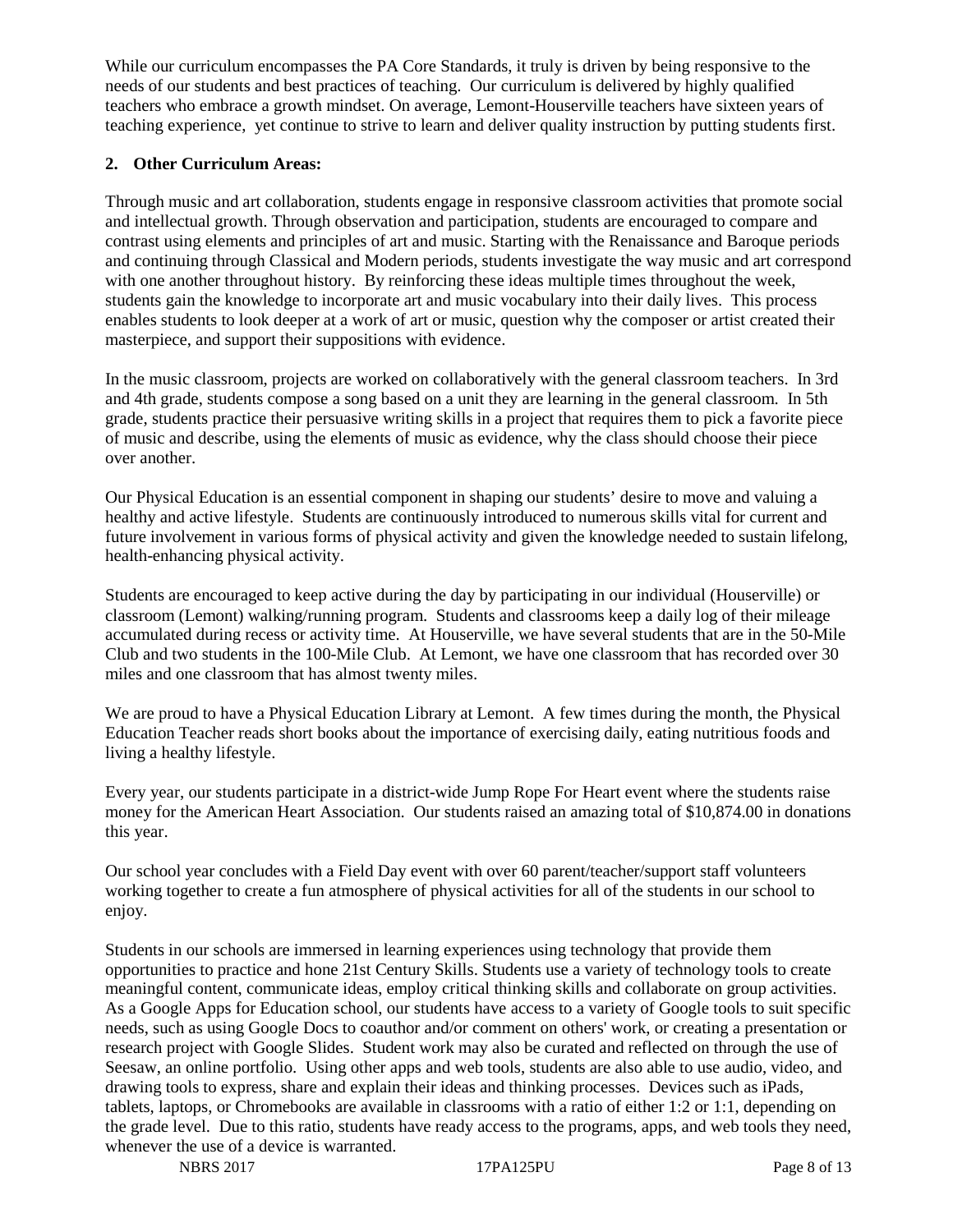Another important skill that is fostered in our school is the responsible use of technology. Teachers facilitate Digital Citizenship lessons that highlight the importance of internet safety and how to respect one-another on online forums and groups. In accordance with the ISTE (International Society for Technology in Education) Standards, students from kindergarten through fifth grade participate in discussions and activities on online safety, our digital footprint, acting with respect online, information literacy, legal restrictions online (including copyright and plagiarism), email, and password protection.

#### **3. Instructional Methods, Interventions, and Assessments:**

A true team approach is taken at our school amongst faculty, staff, and administration regarding instructional methods, interventions, and assessments. Our faculty is well versed in a variety of strategies and techniques to meet the diverse and individual needs of all students. Our ultimate goal is for all students to think critically and communicate and work collaboratively with their peers.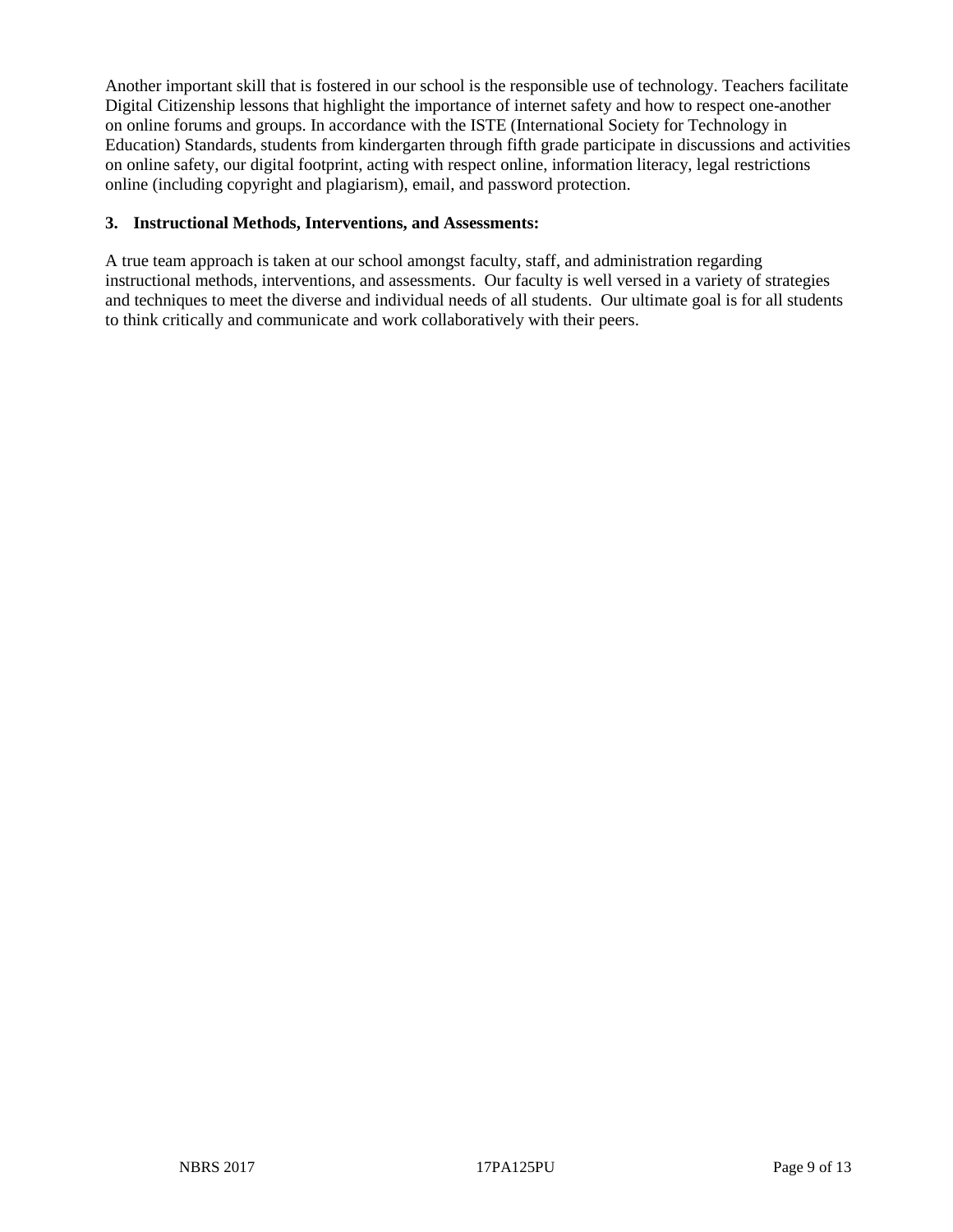## **1. School Climate/Culture:**

Our schools combine to form one supportive community that ignites learning through creating a sense of belonging for everyone.

We believe students learn best when expectations are high. In addition to state mandated objectives, students are encouraged to set their own academic goals and are offered choice in their reading and writing workshops. Teachers provide scaffolded and differentiated instruction to support student needs and interests. Recognizing all successes, large and small, along with providing student choice is motivational to our students.

Our S.T.A.R. Program presents common behavioral expectations for all and is reinforced through direct instruction, and peer modeling lessons. Our entire school community strives to Show kindness, Take responsibility, Act safely, and Respect everyone. This creates a supportive atmosphere where everyone feels valued and safe. Daily recognitions through S.T.A.R. tickets and announcements keep everyone motivated and moving in a positive direction. Fifth grade students model and teach lessons on S.T.A.R. behaviors to the younger grades. This positive culture is taught and embodied from K-5; it is a way of life and learning at both schools.

The values set forth in our S.T.A.R. initiative provide a foundation for an even broader outreach. Our students are actively involved in service projects throughout the school year. For example, each year our fifth graders host a Caring Fair that is multi-faceted. They create handcrafted items to be purchased by their younger peers. This encourages a giving spirit by providing a way for the younger students to acquire holiday gifts. The proceeds are donated to a charity of the student's choice. It is a heartwarming lesson when the fifth graders are asked to research charities and support one using their profits. In addition to fostering lifelong learners, we are nurturing lifelong givers.

We incorporate the social curriculum, Second Step Program, which focuses on teaching skills that strengthen students' ability to learn, manage emotions, show empathy, and solve problems. These skills have integrated social-emotional learning into classrooms, which decreases problem behaviors and increases whole-school success by promoting self-regulation, safety and support. The skills in this program promote emotional well-being, which transfers into higher self-esteem and feelings of belonging.

Our welcoming environment, where all people are clearly happy to be here, is the result of feeling valued as a professional and a member of a school family. Our schools have a community whiteboard where our staff writes notes of kindness, recognition, or gratitude to one another. Our school lives are often intertwined with our personal lives, so laughter and tears make us more than colleagues; we are a supportive family community.

#### **2. Engaging Families and Community:**

We are deeply committed to family and community engagement at Lemont/Houserville. Each year we hold community outreach events that are always well attended and supported. For example, International Fun Night is a school wide event where students may select a topic of interest and create a unique presentation. This year we had record turnout among teachers, students, families, and community members eager to learn more about different cultures. Students created foods unique to a country, constructed imaginative trifold displays and PowerPoint presentations, and engaged in performance art. Particularly noteworthy examples from this year included a student's presentation on the Indian artistic tradition of Henna, as well as memorable live performances of African dance and Scottish bagpipes. Furthermore, one of the third grade classes constructed a three dimensional replica of a traditional Masai tribe, as well as a three dimensional map of the Rift Valley, ancestral home of the Masai. In addition, they created jewelry, clothing, and headdresses of the Masai.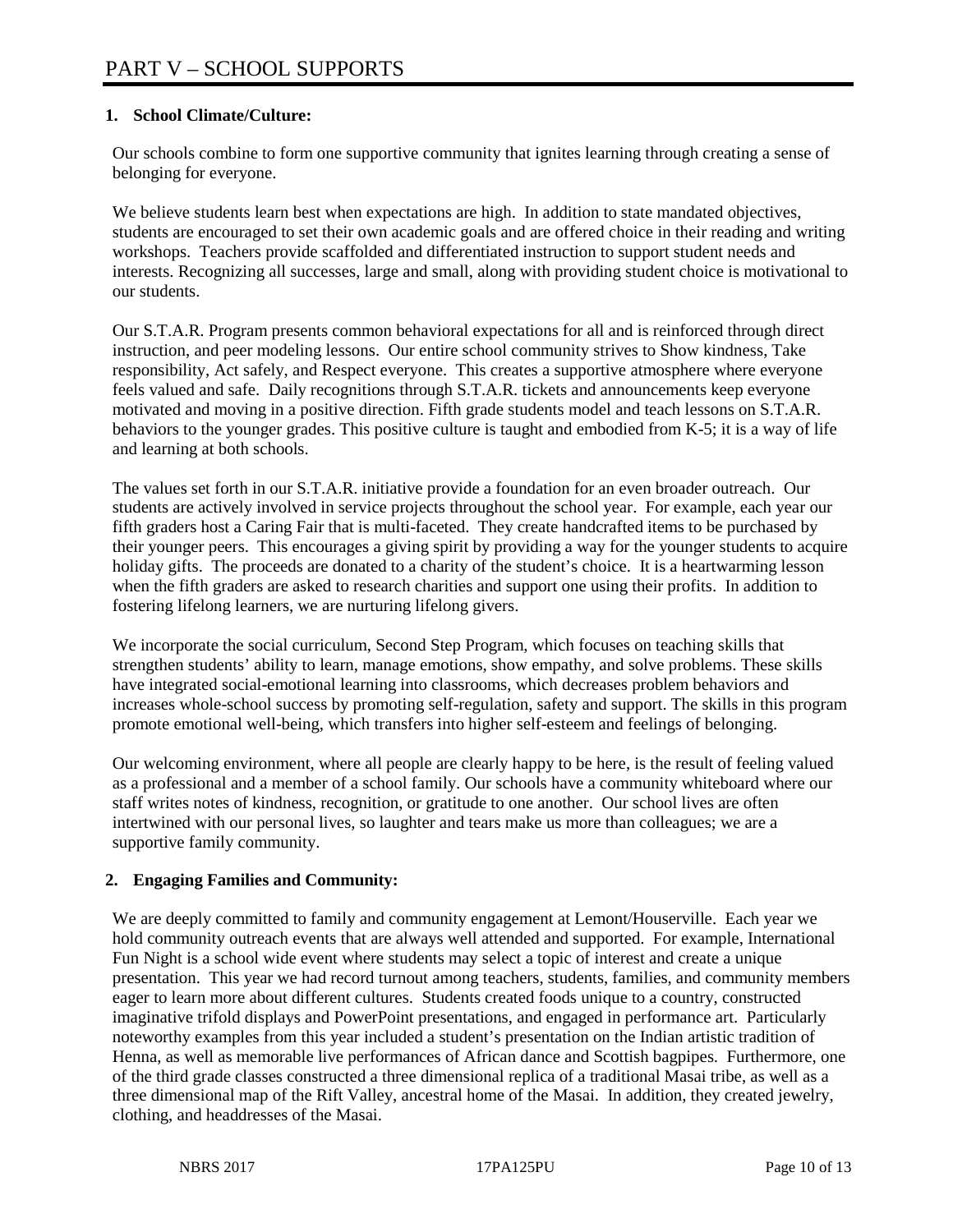We also run an event called One Book - One School - One Community where we select a book to forge a collaborative educational experience between the school, families, and the local community. The books are generously donated by the local chapter of the American Association of University Women (AAUW). This year, we selected the National Geographic World Atlas to represent our connection with the Humphrey Fellows Program at Penn State University. The Humphrey Fellows are graduate students from diverse backgrounds who come to the school to educate the children on their culture or their unit of study. This year we had Fellows come from Cameroon, China, Moldova, Mexico, Armenia, Russia, Bosnia, Vietnam, and Cuba.

We also hold an annual school wide Fun Run event that raises money for the PTO. During this event teachers, families, and community members cheer on the students as they engage in outdoor physical activity. The funds raised from this event pay for school field trips, such as educational centers and live performances on the campus of Penn State, at our local community theater, and at Delta, the district's alternative school. For example, this year the K-2 students will be attending a production of Piggy and Elephant at the State Theatre, an historic local arts venue. Overall we see our mission as building strong bonds between the school, families, and the community, and we could not maintain our consistent level of success as a school without these linkages.

#### **3. Professional Development:**

The mission of our district is to prepare students for lifelong success through academic excellence. This monumental undertaking guides daily professional development opportunities at the district, building, and personal level.

Our district has transitioned to the Reader's Workshop Model. At the start of this transition, principals and educators attended district level trainings to learn about the components of a successful Reader's Workshop. Leaders and teachers had the opportunity to plan how to implement workshop at each grade level and building. After the sessions, grade level teams choose topics they would like to learn more about topics to enhance their teaching. For example, the kindergarten team wanted to see how other teachers were implementing Reader's Workshop and were provided time to observe others. The building's instructional coach and principal then facilitated conversations about the observations. Each teacher walked away with new strategies and ideas to try in the classroom.

One of our strengths as a community stems from the weekly opportunity to collaborate across grade levels at our buildings. During one of these sessions, we discovered our upper elementary students needed to be able to critically discuss and respond to a piece of literature at a deeper level. After identifying the need, an expert from the Central Intermediate Unit designed one hour grade level series to strengthen our understanding of close reading. Also, all staff read and discussed the book Who's Doing the Work? This shared reading experience encouraged educators to think about how to best scaffold instruction when asking students to think deeply and respond to texts. Students are now thinking critically across subjects and grade levels about various topics. Strong relationships within our buildings have allowed us to identify a need and develop a multi-pronged approach to success.

Our staff can enroll in Trade Time classes based on personal interests and professional development needs. The topics include, but are not limited to, best practices in instruction, meeting the needs of various learners, and developing curriculum knowledge. This year many educators attended classes, led by a local psychologist, addressing the power of mindfulness. Participants learned about what, why, and how mindfulness can impact all members of the learning community. Many teachers are now implementing mindfulness practices into their classrooms on a daily basis which benefits students and teachers.

By taking advantage of the plethora of professional development opportunities, our staff continually grows to help all students reach excellence.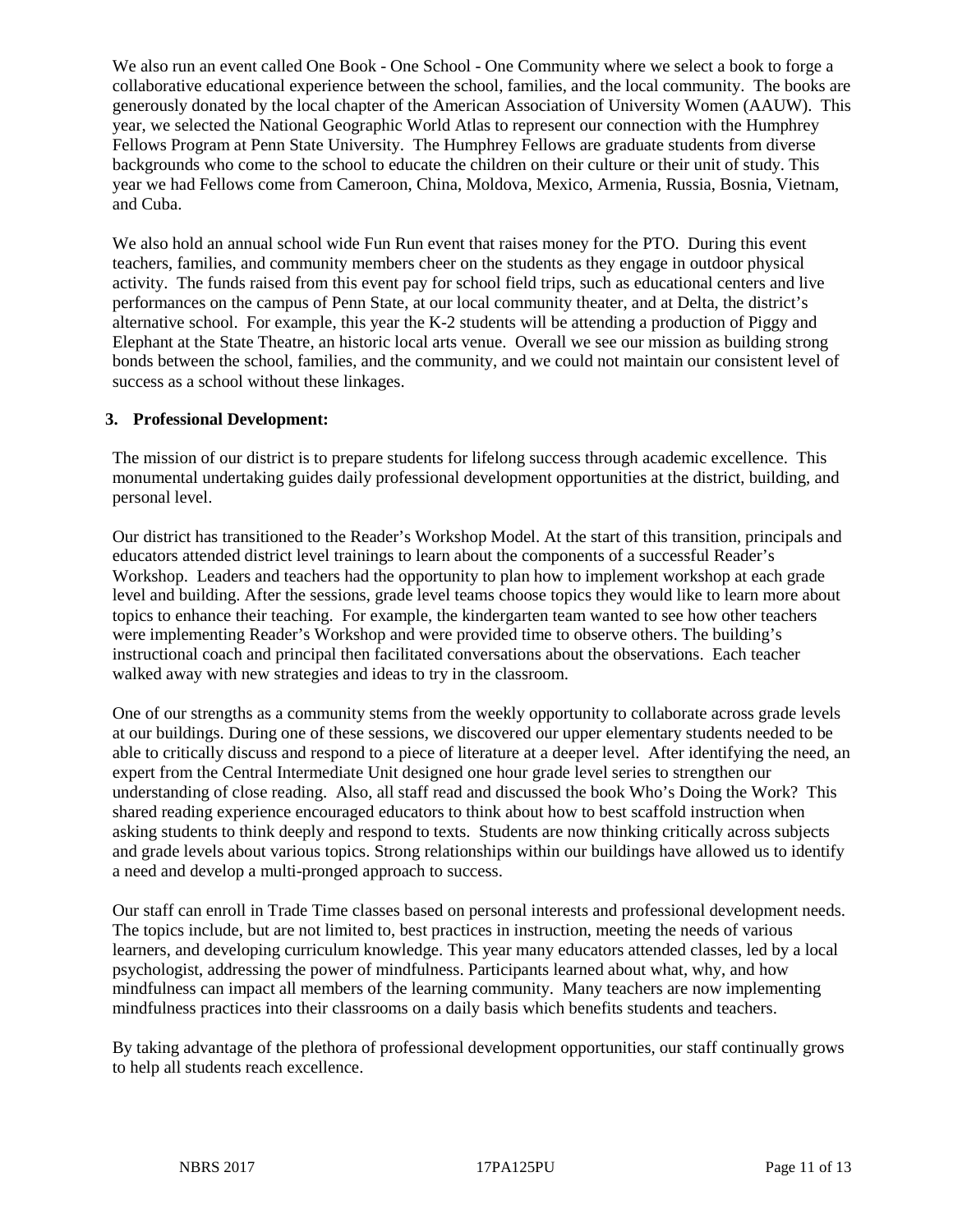#### **4. School Leadership:**

Many, when thinking of elementary school leadership, might identify one person who fulfills that role. In fact, the role of the principal is not bounded by duties as one would expect in our elementary school. He is a colleague and mentor who uses his leadership in a manner that builds and supports educators' leadership opportunities within the school. The principal is the leader who facilitates an effective learning community, inspires others to strive for excellence, and who aims to develop relationships among faculty, staff, students and families, within our school. However, professionals within our school become leaders in developing projects focused on strengthening our teaching and learning community and building an environment that focuses on the children within our school. Through this collaborative model, leadership at our schools is a shared experience.

Educators feel safe in taking risks by providing instructional models and extending practices within the school that enrich and foster a diverse learning environment. Teachers, curriculum coaches, and subjectspecific teachers all become school leaders through this continued growth and exploration as they take classes and design instructional projects. Our school community collaborates with peers in providing the best learning experience possible for our students. By using untapped wisdom, the ability to merge the art and science of teaching that resides in the knowledge and experience of our teachers, we develop a faculty that continually learns, values and supports others, collaborates, and builds upon others' ideas in meeting our students' needs.

One example is our school's desire to build and strengthen our students' academic work in reading and working with nonfiction books. A committee composed of many of our colleagues designed and implemented a whole-school reading celebration that provided each student an atlas to have while participating in varied school-wide activities and projects. Through the tireless efforts of this group, we have extensive school-wide events that excite and motivate the students to use and enjoy the book in discovering countries from around the globe. This reading celebration includes activities, projects, resources and people within our community that help our students recognize the incredibly diverse world in which we live. It is not the work of one individual that creates a school of such distinction within our community; it is the actions, work, and support of all within our building that creates a learning environment where shared leadership flourishes.